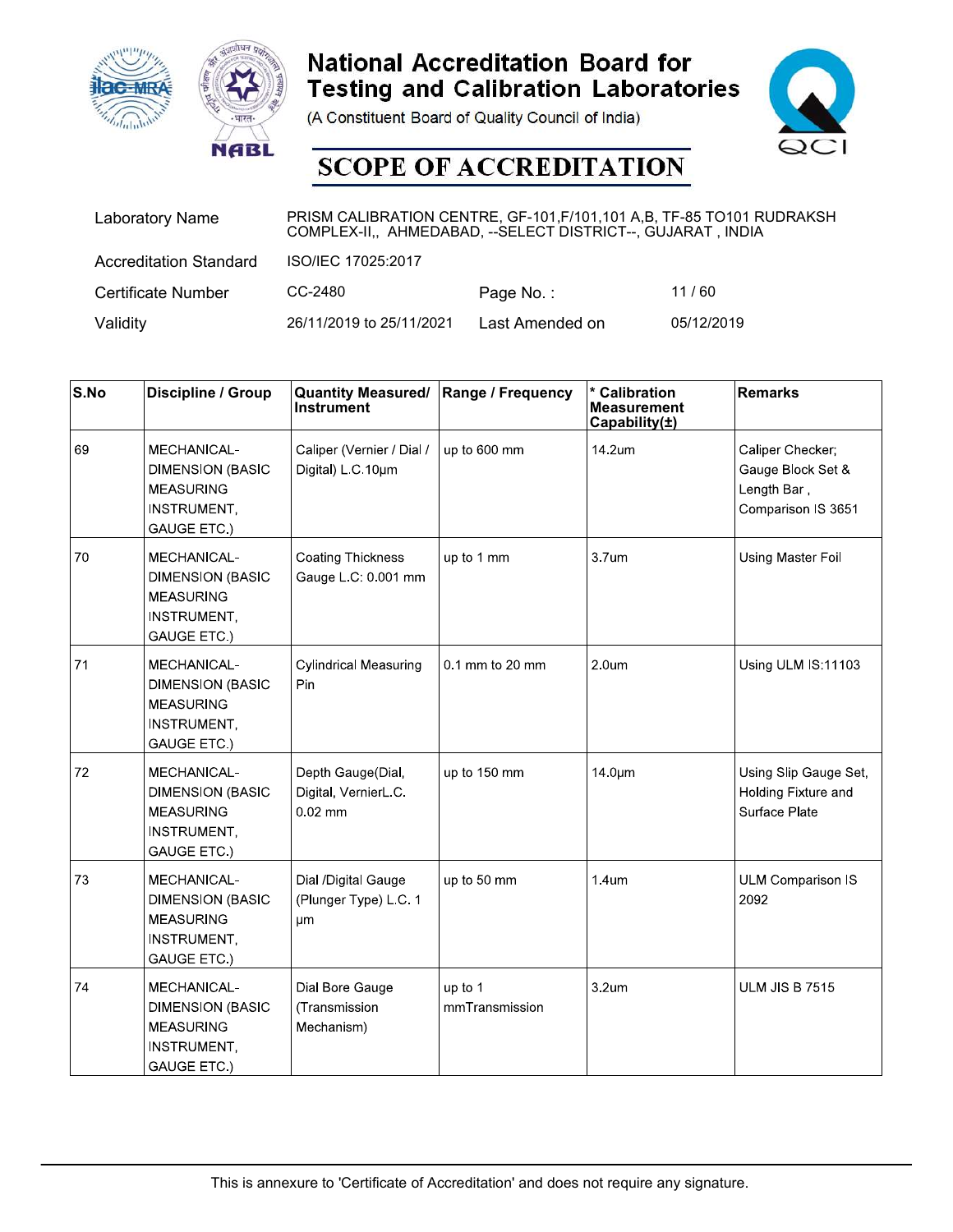





|          | <b>ac-MRA</b><br><b>NABL</b>                               |                                                                                                                                         | <b>National Accreditation Board for</b><br>(A Constituent Board of Quality Council of India)<br><b>SCOPE OF ACCREDITATION</b> | <b>Testing and Calibration Laboratories</b>                    | $\mathsf{QC}$  |
|----------|------------------------------------------------------------|-----------------------------------------------------------------------------------------------------------------------------------------|-------------------------------------------------------------------------------------------------------------------------------|----------------------------------------------------------------|----------------|
|          | <b>Laboratory Name</b>                                     | PRISM CALIBRATION CENTRE, GF-101, F/101, 101 A, B, TF-85 TO101 RUDRAKSH<br>COMPLEX-II,, AHMEDABAD, -- SELECT DISTRICT--, GUJARAT, INDIA |                                                                                                                               |                                                                |                |
|          | <b>Accreditation Standard</b>                              | ISO/IEC 17025:2017                                                                                                                      |                                                                                                                               |                                                                |                |
|          | Certificate Number                                         | CC-2480                                                                                                                                 | Page No.:                                                                                                                     | 12/60                                                          |                |
| Validity |                                                            | 26/11/2019 to 25/11/2021                                                                                                                | Last Amended on                                                                                                               | 05/12/2019                                                     |                |
|          |                                                            |                                                                                                                                         |                                                                                                                               |                                                                |                |
| S.No     | Discipline / Group                                         | <b>Quantity Measured/</b><br>Instrument                                                                                                 | Range / Frequency                                                                                                             | <b>Calibration</b><br><b>Measurement</b><br>Capability $(\pm)$ | <b>Remarks</b> |
| 75       | MECHANICAL-<br><b>DIMENSION (BASIC</b><br><b>MEASURING</b> | Dial Comparator L C -1<br>μm                                                                                                            | up to 0.050 mm                                                                                                                | 1.2 <sub>um</sub>                                              | using ULM      |

| <b>Hac-MRA</b> | <b>NABL</b>                                                                                     |                                                                                                                                         | <b>National Accreditation Board for</b><br><b>Testing and Calibration Laboratories</b><br>(A Constituent Board of Quality Council of India)<br><b>SCOPE OF ACCREDITATION</b> |                                               |                                                           |
|----------------|-------------------------------------------------------------------------------------------------|-----------------------------------------------------------------------------------------------------------------------------------------|------------------------------------------------------------------------------------------------------------------------------------------------------------------------------|-----------------------------------------------|-----------------------------------------------------------|
|                | <b>Laboratory Name</b>                                                                          | PRISM CALIBRATION CENTRE, GF-101, F/101, 101 A, B, TF-85 TO101 RUDRAKSH<br>COMPLEX-II,, AHMEDABAD, -- SELECT DISTRICT--, GUJARAT, INDIA |                                                                                                                                                                              |                                               |                                                           |
|                | <b>Accreditation Standard</b>                                                                   | ISO/IEC 17025:2017                                                                                                                      |                                                                                                                                                                              |                                               |                                                           |
|                | <b>Certificate Number</b>                                                                       | CC-2480                                                                                                                                 | Page No.:                                                                                                                                                                    | 12/60                                         |                                                           |
| Validity       |                                                                                                 | 26/11/2019 to 25/11/2021                                                                                                                | Last Amended on                                                                                                                                                              |                                               | 05/12/2019                                                |
| S.No           | Discipline / Group                                                                              | <b>Quantity Measured/</b><br><b>Instrument</b>                                                                                          | Range / Frequency                                                                                                                                                            | * Calibration<br>Measurement<br>Capability(±) | Remarks                                                   |
| 75             | MECHANICAL-<br><b>DIMENSION (BASIC</b><br><b>MEASURING</b><br><b>INSTRUMENT,</b><br>GAUGE ETC.) | Dial Comparator L.C -1<br>μm                                                                                                            | up to 0.050 mm                                                                                                                                                               | 1.2 <sub>um</sub>                             | using ULM                                                 |
| 76             | MECHANICAL-<br><b>DIMENSION (BASIC</b><br><b>MEASURING</b><br><b>INSTRUMENT,</b><br>GAUGE ETC.) | Dial Gauge (Lever<br>Type) L.C. 1 µm                                                                                                    | up to 1 mm                                                                                                                                                                   | 1.3 <sub>um</sub>                             | <b>ULM Comparison IS</b><br>11498                         |
| 77             | MECHANICAL-<br><b>DIMENSION (BASIC</b><br><b>MEASURING</b><br><b>INSTRUMENT,</b><br>GAUGE ETC.) | Dial/DigitalThickness<br>gaugeL.C. 1 µm                                                                                                 | up to 25 mm                                                                                                                                                                  | 0.7 <sub>um</sub>                             | Gauge Block set                                           |
| 78             | MECHANICAL-<br><b>DIMENSION (BASIC</b><br><b>MEASURING</b><br>INSTRUMENT,<br>GAUGE ETC.)        | <b>Digital Angle</b><br>Measuring<br>Instrument/Bevel<br>Protractor/Combination<br>Set(L.C:-5")                                         | 0 $\degree$ to 90 $\degree$ (4 Quadrant) 87Sec                                                                                                                               |                                               | Using Angle Gauge<br><b>Block By Comparison</b><br>Method |
| 79             | MECHANICAL-<br><b>DIMENSION (BASIC</b><br><b>MEASURING</b><br>INSTRUMENT,<br>GAUGE ETC.)        | <b>External Micrometer</b><br>L.C.1µm                                                                                                   | 100 mm to 300 mm                                                                                                                                                             | 3.7um                                         | Mick Check Set &<br>Gauge Block<br>Comparison IS 2967     |
| 80             | MECHANICAL-<br><b>DIMENSION (BASIC</b><br><b>MEASURING</b><br><b>INSTRUMENT,</b><br>GAUGE ETC.) | <b>External Micrometer</b><br>L C 1µm                                                                                                   | up to 100 mm                                                                                                                                                                 | 1.4um                                         | Mick Check Set &<br>Gauge Block<br>Comparison IS 2967     |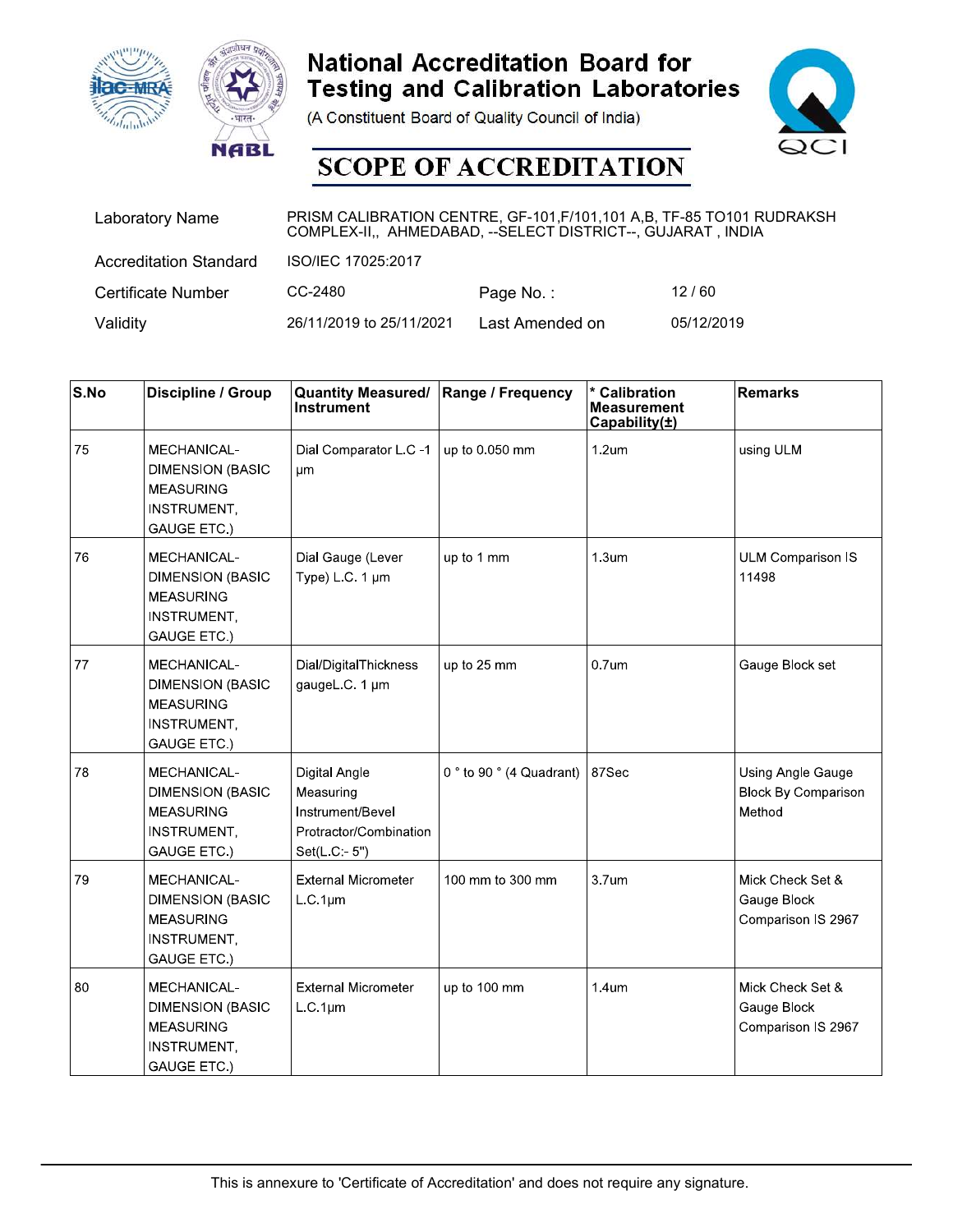



| <b>ac-MRA</b> | <b>NABL</b>                                                |                                                                                                                                         | <b>National Accreditation Board for</b><br><b>Testing and Calibration Laboratories</b><br>(A Constituent Board of Quality Council of India)<br><b>SCOPE OF ACCREDITATION</b> |                                                                | $\mathsf{QC}$                    |
|---------------|------------------------------------------------------------|-----------------------------------------------------------------------------------------------------------------------------------------|------------------------------------------------------------------------------------------------------------------------------------------------------------------------------|----------------------------------------------------------------|----------------------------------|
|               | <b>Laboratory Name</b>                                     | PRISM CALIBRATION CENTRE, GF-101, F/101, 101 A, B, TF-85 TO101 RUDRAKSH<br>COMPLEX-II,, AHMEDABAD, -- SELECT DISTRICT--, GUJARAT, INDIA |                                                                                                                                                                              |                                                                |                                  |
|               | <b>Accreditation Standard</b>                              | ISO/IEC 17025:2017                                                                                                                      |                                                                                                                                                                              |                                                                |                                  |
|               | Certificate Number                                         | CC-2480                                                                                                                                 | Page No.:                                                                                                                                                                    | 13/60                                                          |                                  |
| Validity      |                                                            | 26/11/2019 to 25/11/2021                                                                                                                | Last Amended on                                                                                                                                                              | 05/12/2019                                                     |                                  |
|               |                                                            |                                                                                                                                         |                                                                                                                                                                              |                                                                |                                  |
| S.No          | Discipline / Group                                         | <b>Quantity Measured/</b><br>Instrument                                                                                                 | Range / Frequency                                                                                                                                                            | <b>Calibration</b><br><b>Measurement</b><br>Capability $(\pm)$ | <b>Remarks</b>                   |
| 81            | MECHANICAL-<br><b>DIMENSION (BASIC</b><br><b>MEASURING</b> | Feeler Gauge                                                                                                                            | up to 1 mm                                                                                                                                                                   | 1.4 <sub>um</sub>                                              | <b>ULM Comparison IS</b><br>3179 |

| <b>Hac-MRA</b>           | <b>NABL</b>                                                                                            |                                                                                                                                        | <b>National Accreditation Board for</b><br><b>Testing and Calibration Laboratories</b><br>(A Constituent Board of Quality Council of India)<br><b>SCOPE OF ACCREDITATION</b> |                                                      |                                                       |
|--------------------------|--------------------------------------------------------------------------------------------------------|----------------------------------------------------------------------------------------------------------------------------------------|------------------------------------------------------------------------------------------------------------------------------------------------------------------------------|------------------------------------------------------|-------------------------------------------------------|
|                          | <b>Laboratory Name</b>                                                                                 | PRISM CALIBRATION CENTRE, GF-101, F/101, 101 A,B, TF-85 TO101 RUDRAKSH<br>COMPLEX-II,, AHMEDABAD, -- SELECT DISTRICT--, GUJARAT, INDIA |                                                                                                                                                                              |                                                      |                                                       |
|                          | <b>Accreditation Standard</b>                                                                          | ISO/IEC 17025:2017                                                                                                                     |                                                                                                                                                                              |                                                      |                                                       |
|                          | <b>Certificate Number</b>                                                                              | CC-2480                                                                                                                                | Page No.:                                                                                                                                                                    | 13/60                                                |                                                       |
| Validity                 |                                                                                                        | 26/11/2019 to 25/11/2021                                                                                                               | Last Amended on                                                                                                                                                              |                                                      | 05/12/2019                                            |
|                          |                                                                                                        |                                                                                                                                        |                                                                                                                                                                              |                                                      |                                                       |
| $\mathsf{S}.\mathsf{No}$ | Discipline / Group                                                                                     | <b>Quantity Measured/</b><br><b>Instrument</b>                                                                                         | Range / Frequency                                                                                                                                                            | * Calibration<br><b>Measurement</b><br>Capability(±) | Remarks                                               |
| 81                       | MECHANICAL-<br><b>DIMENSION (BASIC</b><br><b>MEASURING</b><br><b>INSTRUMENT,</b><br>GAUGE ETC.)        | Feeler Gauge                                                                                                                           | up to 1 mm                                                                                                                                                                   | 1.4um                                                | <b>ULM Comparison IS</b><br>3179                      |
| 82                       | MECHANICAL-<br><b>DIMENSION (BASIC</b><br><b>MEASURING</b><br><b>INSTRUMENT,</b><br>GAUGE ETC.)        | Foils                                                                                                                                  | 0.003 mm to 12 mm                                                                                                                                                            | 1.4 <sub>um</sub>                                    | using ULM                                             |
| 83                       | MECHANICAL-<br><b>DIMENSION (BASIC</b><br><b>MEASURING</b><br><b>INSTRUMENT,</b><br>GAUGE ETC.)        | Height Gauge (Vernier<br>/ Dial / Digital) L.C.<br>$10 \mu m$                                                                          | up to 600 mm                                                                                                                                                                 | 15.6um                                               | Caliper Checker &<br>Length Bar<br>Comparison IS 2921 |
| 84                       | MECHANICAL-<br><b>DIMENSION (BASIC</b><br><b>MEASURING</b><br><b>INSTRUMENT,</b><br>GAUGE ETC.)        | Internal Micrometer 2-<br>points Travel of<br>Micrometer Head L.C.<br>$0.01$ mm                                                        | 25 mm to 32 mm                                                                                                                                                               | 3.4um                                                | ULM & Long Slip<br>Gauge Comparison IS<br>2966        |
| 85                       | MECHANICAL-<br><b>DIMENSION (BASIC</b><br><b>MEASURING</b><br><b>INSTRUMENT,</b><br>GAUGE ETC.)        | <b>Internal Micrometer 2-</b><br>points Basic Travel of<br>Micrometer Head L.C.<br>$10 \mu m$                                          | 50 mm to 63 mm                                                                                                                                                               | 3.4um                                                | ULM & Long Slip<br>Gauge Comparison IS<br>2966        |
| 86                       | <b>MECHANICAL-</b><br><b>DIMENSION (BASIC</b><br><b>MEASURING</b><br><b>INSTRUMENT,</b><br>GAUGE ETC.) | Internal Micrometer 2-<br>points Travel of<br>Micrometer Head with<br>Extension Rod (<br>Interchangeable) L.C.<br>$0.01$ mm            | 10 mm to 250 mm                                                                                                                                                              | 4.4um                                                | ULM & Long Slip<br>Gauge Comparison IS<br>2966        |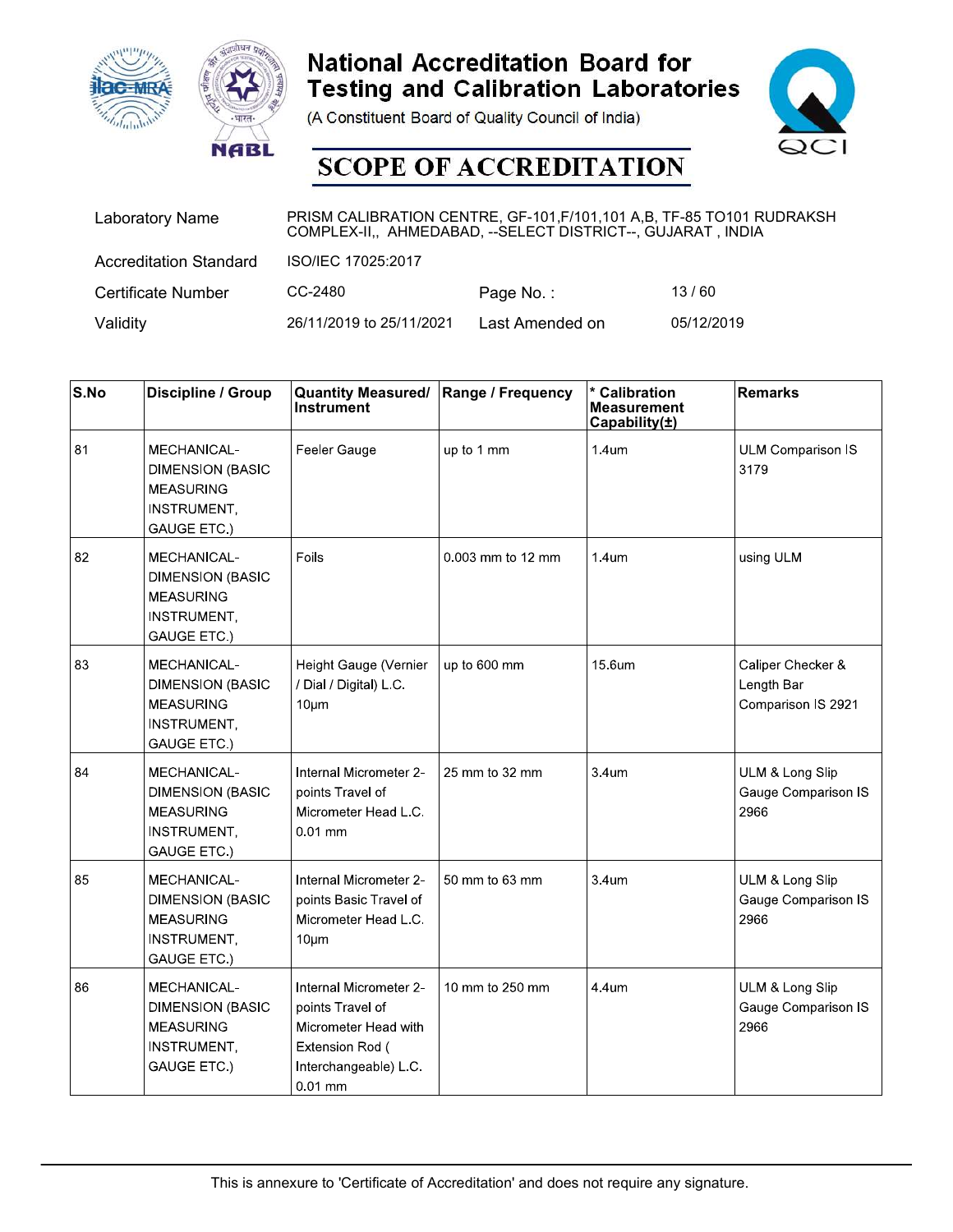





|          | <b>ac-MRA</b><br><b>NABL</b>                                      |                                                                                                                                         | <b>National Accreditation Board for</b><br>(A Constituent Board of Quality Council of India)<br><b>SCOPE OF ACCREDITATION</b> | <b>Testing and Calibration Laboratories</b>                    | QCI                                    |
|----------|-------------------------------------------------------------------|-----------------------------------------------------------------------------------------------------------------------------------------|-------------------------------------------------------------------------------------------------------------------------------|----------------------------------------------------------------|----------------------------------------|
|          | <b>Laboratory Name</b>                                            | PRISM CALIBRATION CENTRE, GF-101, F/101, 101 A, B, TF-85 TO101 RUDRAKSH<br>COMPLEX-II,, AHMEDABAD, -- SELECT DISTRICT--, GUJARAT, INDIA |                                                                                                                               |                                                                |                                        |
|          | <b>Accreditation Standard</b>                                     | ISO/IEC 17025:2017                                                                                                                      |                                                                                                                               |                                                                |                                        |
|          | Certificate Number                                                | CC-2480                                                                                                                                 | Page No.:                                                                                                                     | 14/60                                                          |                                        |
| Validity |                                                                   | 26/11/2019 to 25/11/2021                                                                                                                | Last Amended on                                                                                                               | 05/12/2019                                                     |                                        |
| S.No     | Discipline / Group                                                | <b>Quantity Measured/</b><br>Instrument                                                                                                 | Range / Frequency                                                                                                             | <b>Calibration</b><br><b>Measurement</b><br>Capability $(\pm)$ | <b>Remarks</b>                         |
| 87       | <b>MECHANICAL-</b><br><b>DIMENSION (BASIC</b><br><b>MEASURING</b> | Measuring Scale/<br><b>Taper Scale</b>                                                                                                  | up to 1000 mm                                                                                                                 | 290um                                                          | Using Tape and Scale<br><b>IS:1481</b> |

| <b>Hac-MRA</b>           | <b>NABL</b>                                                                                            |                                                                                                                                        | <b>National Accreditation Board for</b><br><b>Testing and Calibration Laboratories</b><br>(A Constituent Board of Quality Council of India)<br><b>SCOPE OF ACCREDITATION</b> |                                                      |                                                                       |
|--------------------------|--------------------------------------------------------------------------------------------------------|----------------------------------------------------------------------------------------------------------------------------------------|------------------------------------------------------------------------------------------------------------------------------------------------------------------------------|------------------------------------------------------|-----------------------------------------------------------------------|
|                          | <b>Laboratory Name</b>                                                                                 | PRISM CALIBRATION CENTRE, GF-101, F/101, 101 A,B, TF-85 TO101 RUDRAKSH<br>COMPLEX-II,, AHMEDABAD, -- SELECT DISTRICT--, GUJARAT, INDIA |                                                                                                                                                                              |                                                      |                                                                       |
|                          | <b>Accreditation Standard</b>                                                                          | ISO/IEC 17025:2017                                                                                                                     |                                                                                                                                                                              |                                                      |                                                                       |
|                          | <b>Certificate Number</b>                                                                              | CC-2480                                                                                                                                | Page No.:                                                                                                                                                                    | 14/60                                                |                                                                       |
| Validity                 |                                                                                                        | 26/11/2019 to 25/11/2021                                                                                                               | Last Amended on                                                                                                                                                              | 05/12/2019                                           |                                                                       |
| $\mathsf{S}.\mathsf{No}$ | Discipline / Group                                                                                     | <b>Quantity Measured/</b><br><b>Instrument</b>                                                                                         | Range / Frequency                                                                                                                                                            | * Calibration<br><b>Measurement</b><br>Capability(±) | Remarks                                                               |
| 87                       | MECHANICAL-<br><b>DIMENSION (BASIC</b><br><b>MEASURING</b><br><b>INSTRUMENT,</b><br>GAUGE ETC.)        | Measuring Scale/<br><b>Taper Scale</b>                                                                                                 | up to 1000 mm                                                                                                                                                                | 290um                                                | Using Tape and Scale<br>IS:1481                                       |
| 88                       | MECHANICAL-<br><b>DIMENSION (BASIC</b><br><b>MEASURING</b><br><b>INSTRUMENT,</b><br>GAUGE ETC.)        | Measuring Tape/ Pie<br>Tape                                                                                                            | up to 50 meter                                                                                                                                                               | 290 * sqrt (L)um,<br>where L is in metre             | Using Tape and Scale<br>Calibrator IS:1269                            |
| 89                       | <b>MECHANICAL-</b><br><b>DIMENSION (BASIC</b><br><b>MEASURING</b><br><b>INSTRUMENT,</b><br>GAUGE ETC.) | Pistol Caliper L.C: 50<br>μm                                                                                                           | up to 100 mm                                                                                                                                                                 | 29.3um                                               | Using Slip Gauge Set                                                  |
| 90                       | MECHANICAL-<br><b>DIMENSION (BASIC</b><br><b>MEASURING</b><br><b>INSTRUMENT,</b><br>GAUGE ETC.)        | Plain Plug Gauge                                                                                                                       | 3 mm to 100 mm                                                                                                                                                               | 2.3 <sub>um</sub>                                    | <b>ULM &amp; Gauge Block</b><br>Comparison IS 3455                    |
| 91                       | MECHANICAL-<br><b>DIMENSION (BASIC</b><br><b>MEASURING</b><br><b>INSTRUMENT,</b><br>GAUGE ETC.)        | Plain Plug Gauge                                                                                                                       | 100 mm to 280 mm                                                                                                                                                             | 3.5um                                                | <b>ULM &amp; Gauge Block</b><br>Comparison IS 3455                    |
| 92                       | MECHANICAL-<br><b>DIMENSION (BASIC</b><br><b>MEASURING</b><br><b>INSTRUMENT,</b><br>GAUGE ETC.)        | Plain Ring Gauge                                                                                                                       | 4 mm to 150 mm                                                                                                                                                               | 2 4um                                                | <b>ULM &amp; Master Ring</b><br>Comparison IS 3455,<br><b>IS 7876</b> |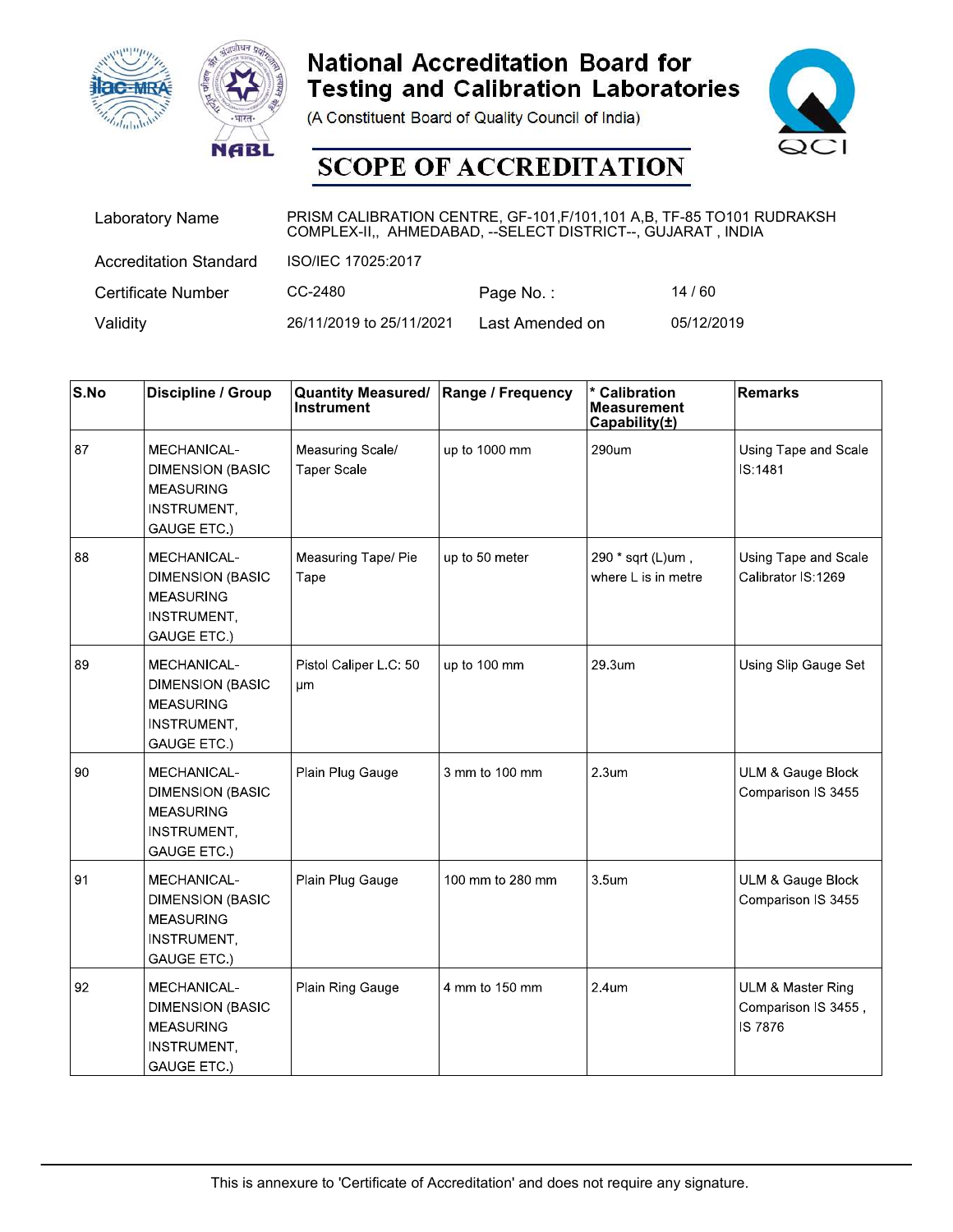



|          | <b>ac-MRA</b><br><b>NABL</b>                               |                                                                                                                                         | <b>National Accreditation Board for</b><br><b>Testing and Calibration Laboratories</b><br>(A Constituent Board of Quality Council of India)<br><b>SCOPE OF ACCREDITATION</b> |                                                                | QCI                      |
|----------|------------------------------------------------------------|-----------------------------------------------------------------------------------------------------------------------------------------|------------------------------------------------------------------------------------------------------------------------------------------------------------------------------|----------------------------------------------------------------|--------------------------|
|          | <b>Laboratory Name</b>                                     | PRISM CALIBRATION CENTRE, GF-101, F/101, 101 A, B, TF-85 TO101 RUDRAKSH<br>COMPLEX-II,, AHMEDABAD, -- SELECT DISTRICT--, GUJARAT, INDIA |                                                                                                                                                                              |                                                                |                          |
|          | <b>Accreditation Standard</b>                              | ISO/IEC 17025:2017                                                                                                                      |                                                                                                                                                                              |                                                                |                          |
|          | Certificate Number                                         | CC-2480                                                                                                                                 | Page No.:                                                                                                                                                                    | 15/60                                                          |                          |
| Validity |                                                            | 26/11/2019 to 25/11/2021                                                                                                                | Last Amended on                                                                                                                                                              | 05/12/2019                                                     |                          |
|          |                                                            |                                                                                                                                         |                                                                                                                                                                              |                                                                |                          |
| S.No     | Discipline / Group                                         | <b>Quantity Measured/</b><br>Instrument                                                                                                 | Range / Frequency                                                                                                                                                            | <b>Calibration</b><br><b>Measurement</b><br>Capability $(\pm)$ | <b>Remarks</b>           |
| 93       | MECHANICAL-<br><b>DIMENSION (BASIC</b><br><b>MEASURING</b> | <b>Setting Rods</b>                                                                                                                     | 25 mm to 275 mm                                                                                                                                                              | 3.8um                                                          | ULM & Long Slip<br>Gauge |

| <b>Hac-MRA</b>           | <b>NABL</b>                                                                                            |                                                                                                                                        | <b>National Accreditation Board for</b><br>(A Constituent Board of Quality Council of India)<br><b>SCOPE OF ACCREDITATION</b> | <b>Testing and Calibration Laboratories</b>          |                                                                                   |
|--------------------------|--------------------------------------------------------------------------------------------------------|----------------------------------------------------------------------------------------------------------------------------------------|-------------------------------------------------------------------------------------------------------------------------------|------------------------------------------------------|-----------------------------------------------------------------------------------|
|                          | <b>Laboratory Name</b>                                                                                 | PRISM CALIBRATION CENTRE, GF-101, F/101, 101 A,B, TF-85 TO101 RUDRAKSH<br>COMPLEX-II,, AHMEDABAD, -- SELECT DISTRICT--, GUJARAT, INDIA |                                                                                                                               |                                                      |                                                                                   |
|                          | <b>Accreditation Standard</b>                                                                          | ISO/IEC 17025:2017                                                                                                                     |                                                                                                                               |                                                      |                                                                                   |
|                          | <b>Certificate Number</b>                                                                              | CC-2480                                                                                                                                | Page No.:                                                                                                                     | 15/60                                                |                                                                                   |
| Validity                 |                                                                                                        | 26/11/2019 to 25/11/2021                                                                                                               | Last Amended on                                                                                                               | 05/12/2019                                           |                                                                                   |
| $\mathsf{S}.\mathsf{No}$ | Discipline / Group                                                                                     | <b>Quantity Measured/</b><br>Instrument                                                                                                | Range / Frequency                                                                                                             | * Calibration<br><b>Measurement</b><br>Capability(±) | Remarks                                                                           |
| 93                       | MECHANICAL-<br><b>DIMENSION (BASIC</b><br><b>MEASURING</b><br><b>INSTRUMENT,</b><br>GAUGE ETC.)        | Setting Rods                                                                                                                           | 25 mm to 275 mm                                                                                                               | 3.8um                                                | ULM & Long Slip<br>Gauge                                                          |
| 94                       | MECHANICAL-<br><b>DIMENSION (BASIC</b><br><b>MEASURING</b><br><b>INSTRUMENT,</b><br>GAUGE ETC.)        | Snap Gauge                                                                                                                             | 8 mm to 150 mm                                                                                                                | 2.8 <sub>um</sub>                                    | ULM & Master Ring IS<br>7876                                                      |
| 95                       | <b>MECHANICAL-</b><br><b>DIMENSION (BASIC</b><br><b>MEASURING</b><br><b>INSTRUMENT,</b><br>GAUGE ETC.) | Spirit Level L C: 0.01<br>mm/m                                                                                                         | $0.01$ mm/m                                                                                                                   | 11.2um                                               | Using Electronic Level<br>IS: 5706                                                |
| 96                       | MECHANICAL-<br><b>DIMENSION (BASIC</b><br><b>MEASURING</b><br><b>INSTRUMENT,</b><br>GAUGE ETC.)        | Surface Plate                                                                                                                          | up to 2000 x 2000 mm                                                                                                          | $3.5((L+W)/125)$<br>umwhere L and W is in<br>mm      | Using Electronic Level<br>IS: 2285                                                |
| 97                       | MECHANICAL-<br><b>DIMENSION (BASIC</b><br><b>MEASURING</b><br><b>INSTRUMENT,</b><br>GAUGE ETC.)        | <b>Test Sieve</b>                                                                                                                      | 5 mm to 125 mm                                                                                                                | 28um                                                 | Using Digital Vernier<br>Caliper IS: 460 (Part<br>I, II, III)                     |
| 98                       | MECHANICAL-<br><b>DIMENSION (BASIC</b><br><b>MEASURING</b><br><b>INSTRUMENT,</b><br>GAUGE ETC.)        | Thread Plug Gauge<br><b>Effective Diameter</b>                                                                                         | 3 mm to 150 mm                                                                                                                | $2.9 \mu m$                                          | ULM & Thread<br>Measuring Wires,<br>Gauge Block IS<br>10685, EURAMETcg10/<br>V.01 |